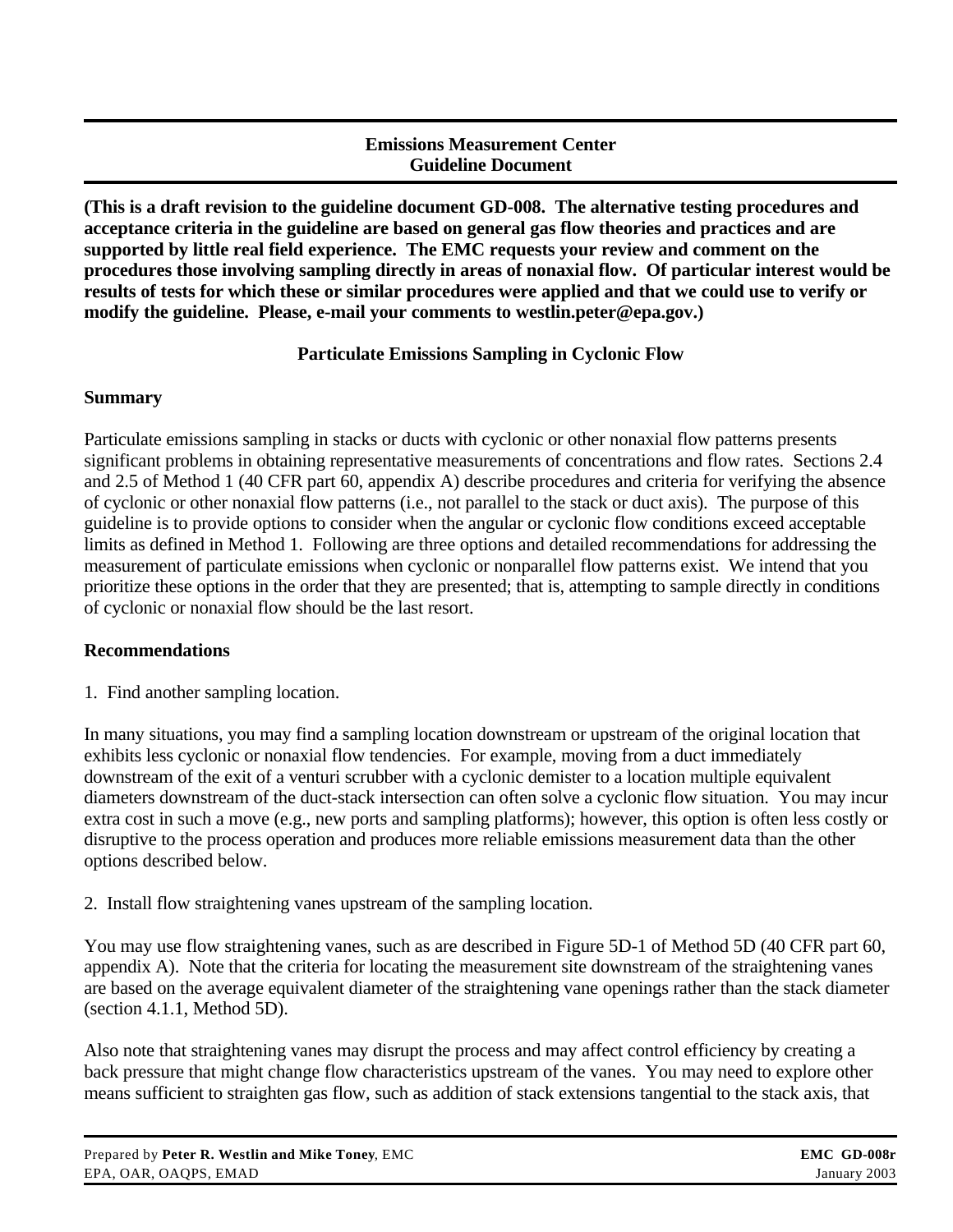| EMC GD-008r (draft) | <b>EMC GUIDELINE DOCUMENT</b> | PAGE <sub>2</sub> |
|---------------------|-------------------------------|-------------------|
|                     |                               |                   |

have less effect on the process or control device operations. In any case, you must coordinate use of any flow disturbance alternative with the plant engineer.

3. Apply a modified sampling procedure.

We recommend the following procedures for sampling only when other options as described in 1 and 2 above are not available. We previously published guidance (GD-008) for applying alternative procedures for collecting representative particulate matter samples from areas with nonaxial flow. Among the methods recommended were the alignment method and the time-weighted alignment method. With the publication of new EPA Methods 2F and 2G (40 CFR part 60, appendix A) and further review of the principles involved in such testing, we recommend a revision to those procedures for testing in locations with cyclonic flow. The revised procedures involve aligning the sampling nozzle with the stack or duct axis for nonaxial flow angles up to 50°. For flow angles greater than 50°, you should apply a flow alignment method in which you align the sampling nozzle in the direction of the flow (yaw) angle and you adjust the sampling rate or sampling time per point appropriately. Note that a test run may involve different procedures for sampling points with flow angles both greater than and less than 50°.

Note that applying such sampling procedures as an alternative to those specified in a regulation or an operating permit requires approval by the Administrator prior to conducting the test (see sections 60.8(b), 61.13(h), or 63.7(f) of 40 CFR parts 60, 61, or 63, respectively). Note also that the complexities and special techniques associated with these alternative procedures are such that only experienced and well-equipped field staff should attempt this approach.

The modified sampling procedures are as follows:

a. Prior to each test run, conduct a velocity traverse of the stack to establish the angle(s) of flow at each sampling point using procedures as described in Method 2F, section 8, or Method 2G, section 8. Using the yaw and pitch angles, if available, as measured with either Method 2F or 2G, calculate the resultant angle at each sampling point using equation 1-2 of Method 1. Calculate the axial velocity at each sampling point using equation 2F-8 or 2G-6. Use pitot equipment for these measurements that satisfies the QA/QC requirements of sections 6 and 10 of Method 2F or sections 6 and 10 of Method 2G, as appropriate.

For sampling points with nonaxial resultant angles up to 50°:

b. For each test run following the velocity traverse, conduct the particulate sampling at each sample point with the nozzle axis aligned parallel to the stack or duct axis. Either remove the pitot from the sampling probe or ensure that the impact pressure opening plane of the pitot is at least two nozzle diameters downstream of the sampling nozzle opening. Collect the sample at each point isokinetically relative to the axial velocity,  $v_a$ , calculated for that sample point during the pre-run velocity traverse (i.e., do not use the velocity values indicated by the pitot, if attached during the test run). One approach for calculating isokinetic sampling rates is to substitute an adjusted nozzle area for each traverse point in determining the sampling rate using the nomograph referenced in Method 5 (e.g., APTD-0576), or other isokinetic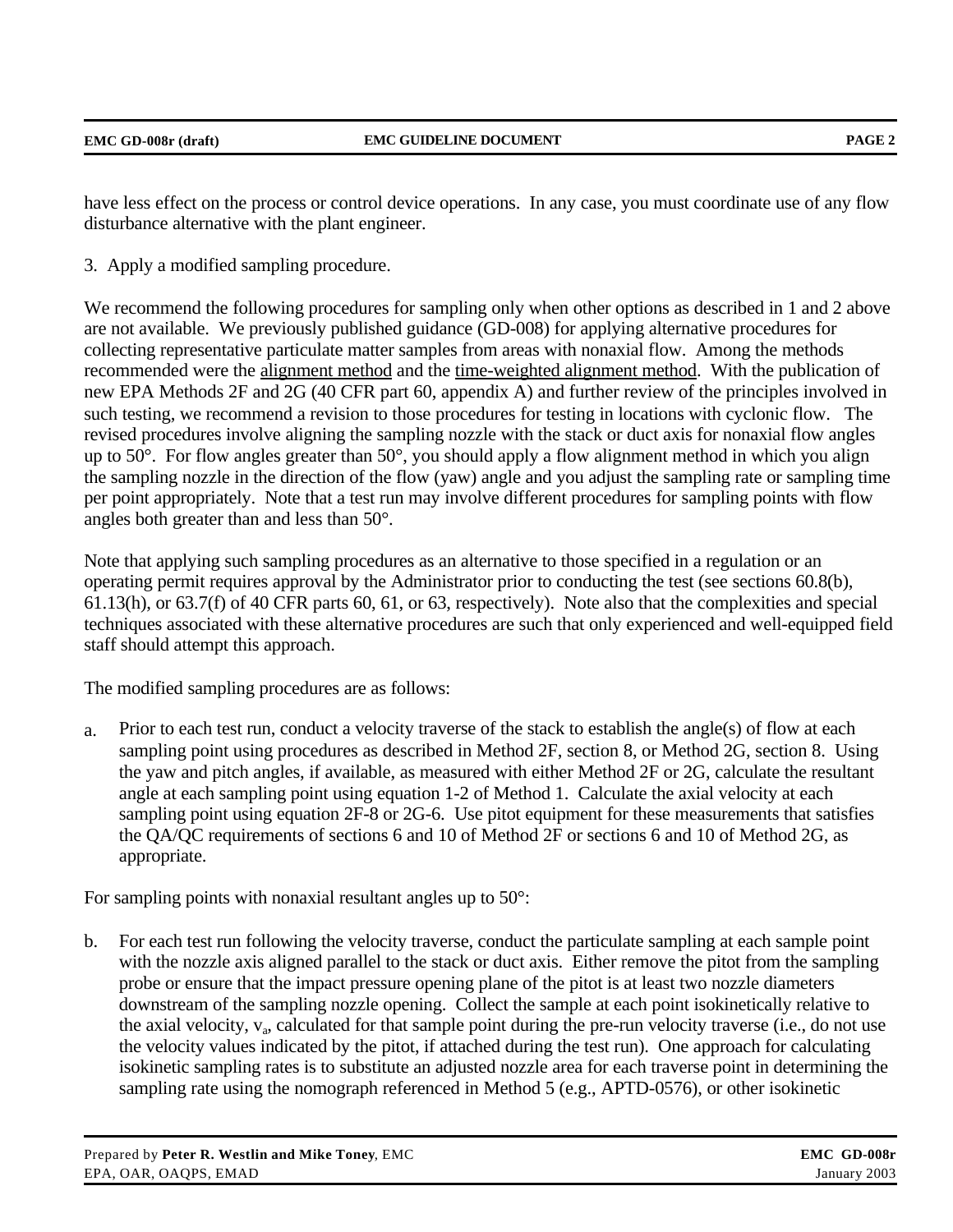equation procedure (e.g., computer program). Calculate an adjusted nozzle area,  $A_{na}$ , for each sample point as follows:

$$
A_{na} = A_n \big( \cos R_i \big)
$$

where:

 $A_n$  is the measured area of the nozzle  $R_i$  is the resultant angle of flow at each sampling point.

For sampling points with nonaxial resultant angles 50° and higher:

c. For each test run following the velocity traverse, conduct the sampling isokinetically at each sampling point rotating the sampling nozzle to point into the gas flow (i.e., parallel to the measured yaw angle) and using the velocity pressure values in the direction of flow (i.e., yaw angle values) determined during the pre-run velocity traverse.

For all test runs:

- d. For each test run, conduct a post-run velocity traverse in the same manner as the pre-run velocity traverse as described in step 3.a. above to verify that the average axial stack or duct velocity remains within 10 percent of the pre-test run value. If the post-test and pre-test values do not agree within 10 percent for any of the three or more required test runs, conduct an additional test run to replace that test run. You may use a post-test run velocity traverse as the pre-test run velocity traverse for the next test run.
- e. Calculate the isokinetic variation at each sampling point using equation 5-8 of Method 5 based on the average of the results of the pre-test run and post-test run velocity traverses. Isokinetic variations should be within the specification found in section 6.12 of Method 5. Follow the guidelines in section 6.12 of Method 5 for repeating test runs for which you do not meet the isokinetic acceptability criteria.
- f. Submit the results for all of the test runs to the responsible regulatory official including the pre-test run and post-test run velocities for each sampling point, the average axial the emissions data for all of test runs, and the results of the isokinetic variations calculations. Identify any results outside of the specified acceptable ranges and any other conditions that might affect conclusions regarding the test results (e.g., process conditions, margin of compliance).

## **References**

- 1. Peeler, James, Isokinetic Particulate Sampling in Non-Parallel Flow Systems-Cyclonic Flow, Entropy Environmentalists, Inc, RTP, NC, 1977.
- 2. Stack Sampling Cyclonic Flow, Appendix H, Texas Air Control Board, Sampling Procedures Manual, Texas Air Control Board, 6330 Hwy 290 East, Austin, TX 78723, Revised July 1985.